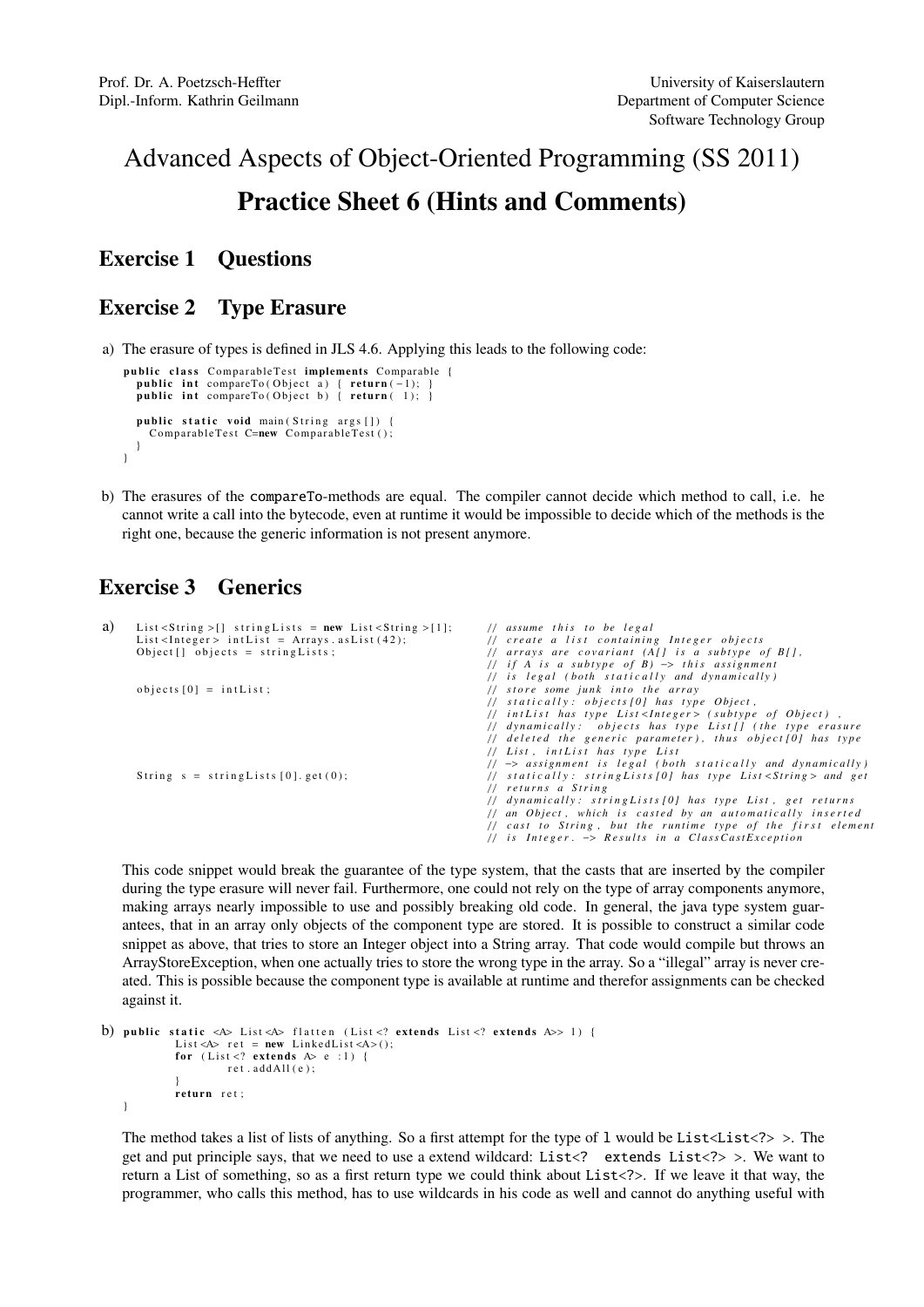the returned list. We now want to ensure, that the wildcard in the nested list of the parameter and the one in the return type are subtypes , so we introduce a type parameter and a extends clause on this parameter, leading to the signature above. With this version the caller can use concrete types and be sure to get back what he expects.

Depending on the usage of the return value, the type inference algorithm may fail to find a correct value for the type parameter, such that the programmer has to provide the parameter explicitly at the call site. If the method flatten is implemented in the class GenericClass this look like

```
List <List <Integer >> li = new ArrayList <List <Integer >>();
List <Number> \overline{\ln} = GenericClass. <Number>flatten(\overline{\text{li}});
```
#### Exercise 4 Extended Iterators

 $in = input \cdot \text{if}$ this  $.p = p$ ;

public boolean hasNext  $()$  {

private Predicate <? super E> p;<br>private Iterator <E> in;

}

The following code is one possibility to choose the generic types. It is possible to achieve the same (or nearly the same) behaviour and reusability by putting wildcards into the interfaces and removing some wildcard from the iterator classes. It was a design decision, that the Transformer and Predicate interfaces should be as easy as possible.

You can find such iterators in the *common collections* framework of the apache foundation (see [http://commons.](http://commons.apache.org/collections/) [apache.org/collections/](http://commons.apache.org/collections/) for a version without generics and <http://larvalabs.com/collections/> for a generic version).

```
a) Transformer
```

```
public interface Transformer<A,B> {
       public B transform (A in);
   }
   Iterator
   import iava.util.*:
   public class TransformingIterator <I, 0> implements Iterator < 0> {
        private Iterator <? extends I> in;
        private Transformer <? super I, ? extends \Phi transformer;
       public TransformingIterator (Iterator <? extends I> inputIterator, Transformer <? super I, ? extends \circ transformer) {
           this . in = input I terator;
            this . transformer = transformer;
       \lambdapublic boolean hasNext () {
            return in . hasNext();
        }
       public O next() {
            return transformer.transform(in.next());
       \lambdapublic void remove () {
           in . remove () :
       \lambda}
b) Predicate
   public interface Predicate <A> {
       boolean evaluate (A \ o):
   }
   Iterator. Note, that you have to ensure that multiple subsequent calls to hasNext() do not modify the iterator.
   import java.util. Iterator;
   import java.util. NoSuchElementException;
   public class Filtering Iterator <E> implements Iterator <E> {
       public FilteringIterator (Iterator <E> inputIterator, Predicate <? super E> p) {
```
private boolean nextSet = false; // the next object has been calculated

private E nextObj = null; // *the value that will be returned next by the iterator* 

 $//$  If we already know the value, that will be returned by the next call to next ()